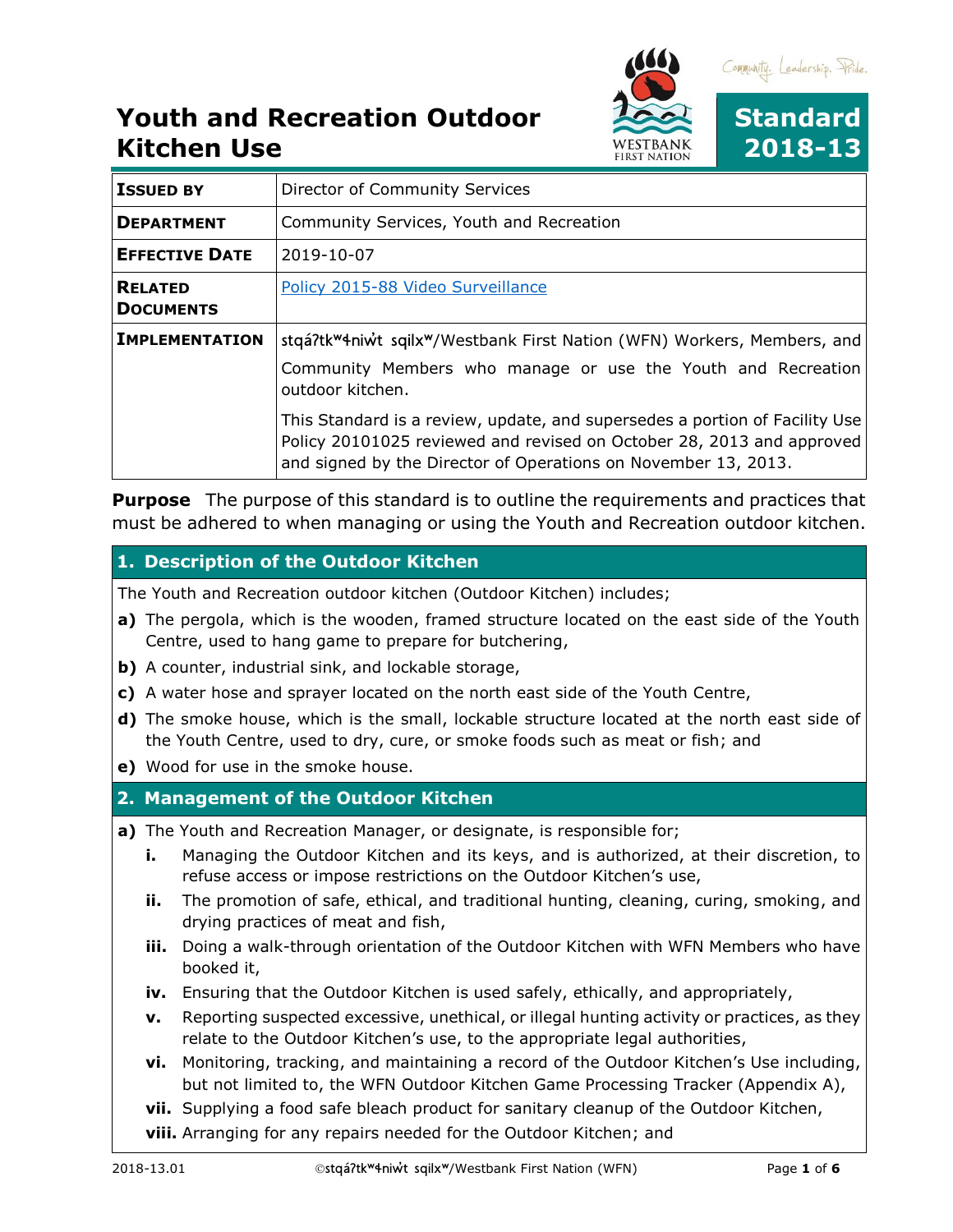

#### **2. Management of the Outdoor Kitchen (Cont'd)**

- **ix.** Submitting to the Director of Community Services, at least annually, the Youth and Recreation Outdoor Kitchen Use Report (Appendix B).
- **b)** The Outdoor Kitchen is monitored by video surveillance in accordance with Policy 2015-88 Video Surveillance.
- **c)** Use of the Outdoor Kitchen must be booked through the Youth and Recreation department.
- **d)** The Outdoor Kitchen may only be booked by WFN Members.
- **e)** There is no access provided to the Youth Centre from the Outdoor Kitchen when the Outdoor Kitchen is in use.

#### **3. Terms of Use for the Outdoor Kitchen**

- **a)** The Outdoor Kitchen is available for use;
	- **i.** By WFN Members,
	- **ii.** By WFN Community Members as long as they are hosted by a WFN Member who is on site at all times during use of the Outdoor Kitchen,
	- **iii.** At no charge, subject to Section 2.c) of this standard,
	- **iv.** On a first come, first served basis; and
	- **v.** During daylight hours only, unless otherwise pre-approved by the Youth and Recreation Manager.
- **b)** Those who use the Outdoor Kitchen are responsible for;
	- **i.** Abstaining from the use of, or being under the influence of, drugs and alcohol when using the Outdoor Kitchen,
	- **ii.** Providing their own supplies, such as, but not limited to, knives or rags,
	- **iii.** Being conscious of their use of the Outdoor Kitchen's water and doing their best to conserve it,
	- **iv.** Never leaving the smoke house unattended when it is in use, unless alternate arrangements have been made with, and approved by, the Youth and Recreation Manager,
	- **v.** Using the Outdoor Kitchen's smoke house;
		- **1)** In a conservative, ethical, and safe manner, and reporting low wood supply to the Youth and Recreation Manager; and
		- **2)** To dry or smoke only clean and uncontaminated meat or fish,
	- **vi.** Cleaning the Outdoor Kitchen after use including, but not limited to;
		- **1)** Removing rubbish, waste, and by-products; and
		- **2)** Using the approved cleaning products and supplies that are stored in the lockable storage included in the counter and sink area,
	- **vii.** Ensuring that all windows, openings, and latches are closed and locked after use,
	- **viii.** Not removing any items belonging to the Outdoor Kitchen from the Outdoor Kitchen; and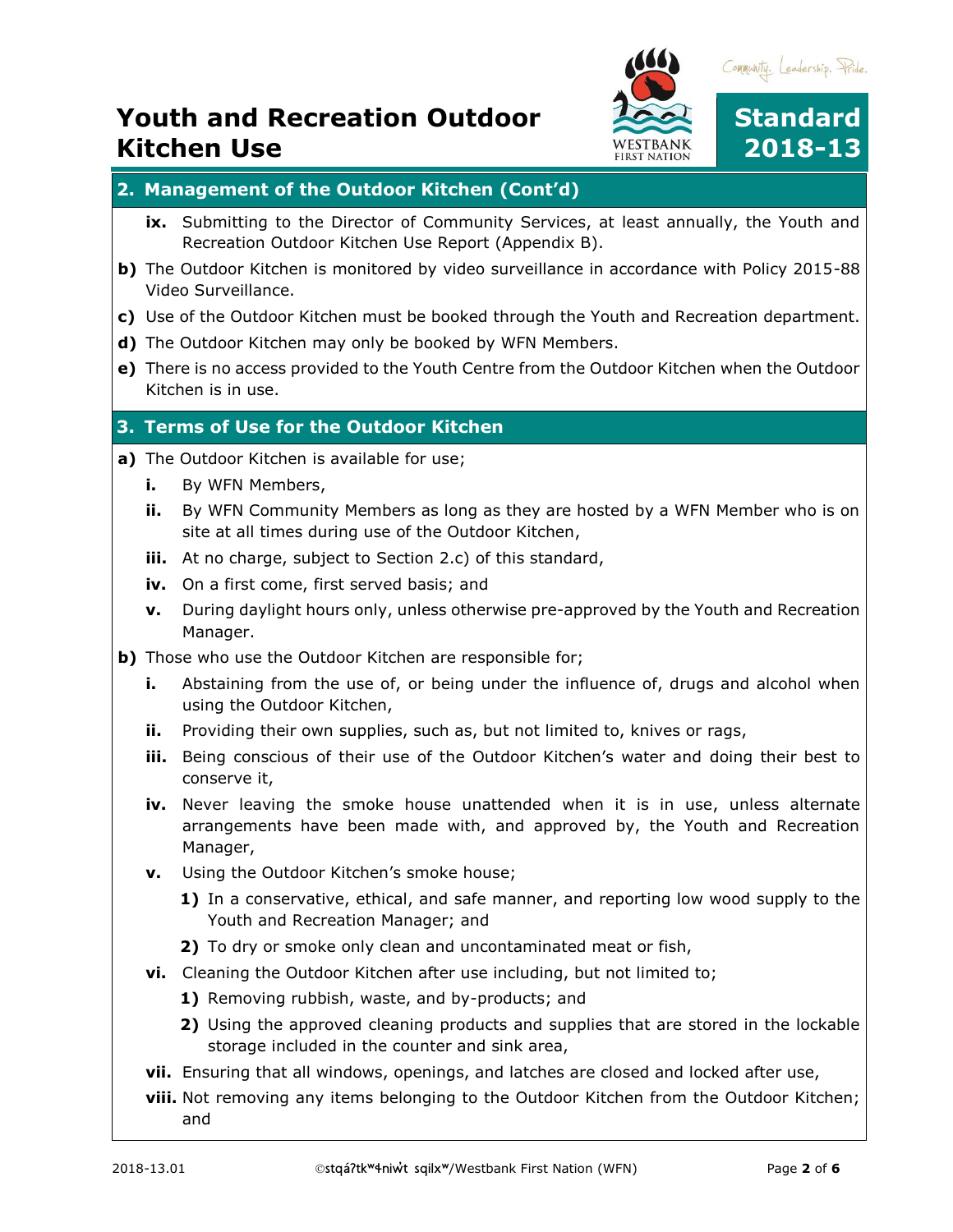

### **3. Terms of Use of Outdoor Kitchen (Cont'd)**

- **ix.** Immediately reporting any damage, misuse, or broken items in the Outdoor Kitchen to the Youth and Recreation Manager.
- **c)** Limits for hanging in the pergola at one time are;
	- **i.** Four (4)  $\sinh(\theta)$  cinm / deer (one on each side),
	- **ii.** Four (4) yilík<sup>w</sup>ĺxkn km scmík<sup>w</sup>ĺ / male or female big horn sheep,
	- **iii.** Two (2) sx<sup>w</sup>xi? / mountain goat (north / south),
	- **iv.** Two (2) swʕwʔ / mountain lion (north / south),
	- **v.** One (1) paʔpaʔlʕác̓aʔ / moose (middle),
	- **vi.** One (1) sník̓ɬc̓nʔ / elk (middle); or
	- vii. One (1) styíłc<sup>z</sup> / cariboo (middle).
- **d)** Failure to abide by the provisions of this standard may result in;
	- **i.** Temporary or permanent loss of use of the Outdoor Kitchen; and
	- **ii.** The incurrence of fines or damages related to the inappropriate or unauthorized use of the Outdoor Kitchen.

#### **4. Appendices**

Appendix A – WFN Outdoor Kitchen Game Processing Tracker

Appendix B - Youth and Recreation Outdoor Kitchen Annual Report

Community Services, Youth and Recreation has approved this Standard on the  $7<sup>th</sup>$  day

of October, 2019.

MOTED RN BS.N

Maria Reed, Director of Community Services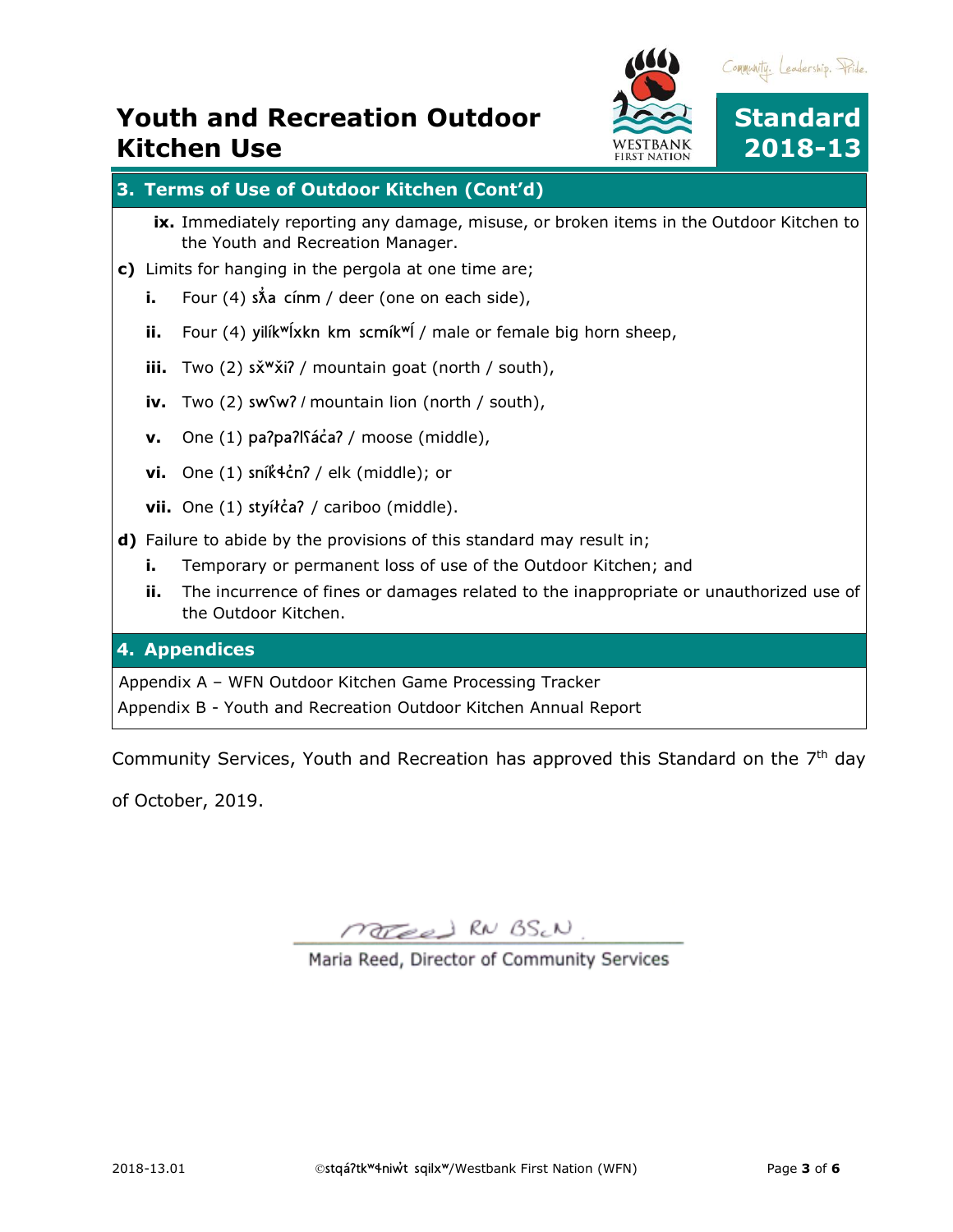

### **Appendix A** – WFN Outdoor Kitchen Game Processing Tracker

| WESTBANK<br><b>FIRST NATION</b> | <b>WFN Outdoor Kitchen</b><br><b>Game Processing Tracker</b><br>To be completed by the Youth and Recreation Manager<br>Commonity, Lendership, Pride.<br><b>Protected</b> |                               |  |
|---------------------------------|--------------------------------------------------------------------------------------------------------------------------------------------------------------------------|-------------------------------|--|
| <b>Date</b>                     | <b>Name of Member(s)</b>                                                                                                                                                 | <b>Iype of Game Processed</b> |  |
|                                 |                                                                                                                                                                          |                               |  |
|                                 |                                                                                                                                                                          |                               |  |
|                                 |                                                                                                                                                                          |                               |  |
|                                 |                                                                                                                                                                          |                               |  |
|                                 |                                                                                                                                                                          |                               |  |
|                                 |                                                                                                                                                                          |                               |  |
|                                 |                                                                                                                                                                          |                               |  |
|                                 |                                                                                                                                                                          |                               |  |
|                                 |                                                                                                                                                                          |                               |  |
|                                 |                                                                                                                                                                          |                               |  |
|                                 |                                                                                                                                                                          |                               |  |
|                                 |                                                                                                                                                                          |                               |  |
|                                 |                                                                                                                                                                          |                               |  |
|                                 |                                                                                                                                                                          |                               |  |
|                                 |                                                                                                                                                                          |                               |  |
|                                 |                                                                                                                                                                          |                               |  |
|                                 |                                                                                                                                                                          |                               |  |
|                                 |                                                                                                                                                                          |                               |  |
|                                 |                                                                                                                                                                          |                               |  |
|                                 |                                                                                                                                                                          |                               |  |
|                                 |                                                                                                                                                                          |                               |  |
|                                 |                                                                                                                                                                          |                               |  |
|                                 | S2018-13 Appendix A (Last Reviewed: 2019 January)                                                                                                                        | Page 1 of 1                   |  |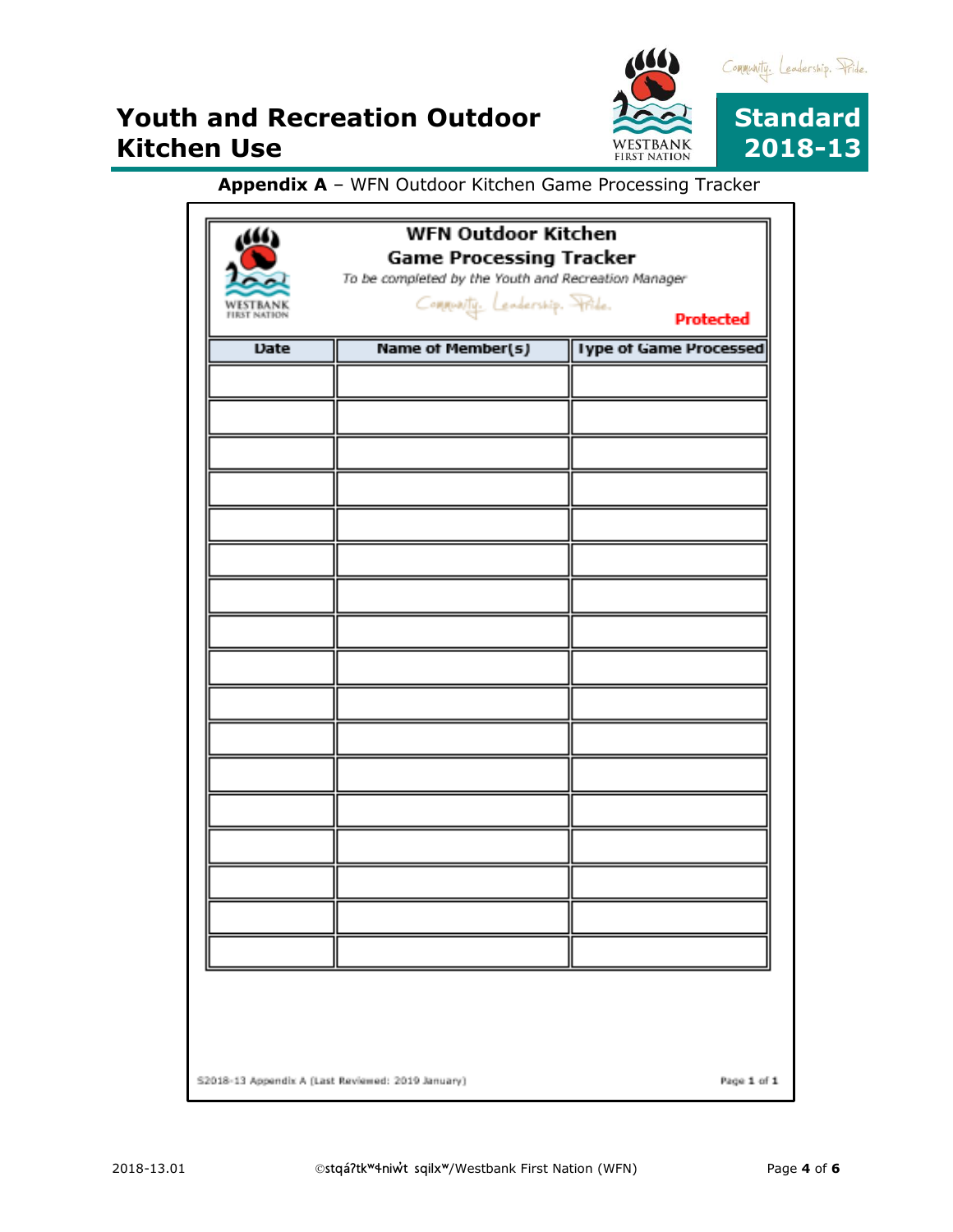

**Appendix B** - Youth and Recreation Outdoor Kitchen Annual Report (Page 1)

| WESTBANK<br><b>FIRST NATION</b>    |                                                                                                     |                      | Youth and Recreation Outdoor Kitchen |
|------------------------------------|-----------------------------------------------------------------------------------------------------|----------------------|--------------------------------------|
|                                    |                                                                                                     | <b>Annual Report</b> |                                      |
|                                    |                                                                                                     | To be completed      |                                      |
|                                    | by the Youth and Recreation Manager or designate                                                    |                      |                                      |
|                                    | and submitted to the Director of Community Services<br>at least annually.                           |                      |                                      |
|                                    |                                                                                                     |                      |                                      |
| <b>Reporting Period</b>            |                                                                                                     |                      |                                      |
| From:                              |                                                                                                     |                      | To:                                  |
| <b>Bookings</b>                    |                                                                                                     |                      |                                      |
| Number of bookings by WFN Members: |                                                                                                     |                      |                                      |
| <b>Game Processed</b>              |                                                                                                     |                      |                                      |
| Number of Members processing game: |                                                                                                     |                      |                                      |
|                                    | Types of game processed (Please list below):                                                        |                      |                                      |
| Kitchen.                           | Please identify any repairs that were made, or need to be made, to the Outdoor<br><b>Reason for</b> | Cost                 | <b>Status</b>                        |
|                                    |                                                                                                     |                      |                                      |
| Repair                             | Repair                                                                                              | (estimate or actual) |                                      |
|                                    |                                                                                                     |                      | O Completed                          |
|                                    |                                                                                                     |                      | □ Needs to be done                   |
|                                    |                                                                                                     |                      | □ Completed                          |
|                                    |                                                                                                     |                      | □ Needs to be done                   |
|                                    |                                                                                                     |                      | O Completed                          |
|                                    |                                                                                                     |                      | □ Needs to be done                   |
|                                    |                                                                                                     |                      | □ Completed                          |
|                                    |                                                                                                     |                      | □ Needs to be done                   |
|                                    | If repairs were due to inappropriate use of the Outdoor Kitchen, were costs                         |                      |                                      |
| recovered?                         |                                                                                                     |                      |                                      |
|                                    |                                                                                                     |                      |                                      |
| □ Yes<br>Amount:                   |                                                                                                     |                      |                                      |
| Rio (Please explain why not below) |                                                                                                     |                      |                                      |
|                                    |                                                                                                     |                      |                                      |
|                                    |                                                                                                     |                      |                                      |
|                                    |                                                                                                     |                      |                                      |
|                                    |                                                                                                     |                      |                                      |